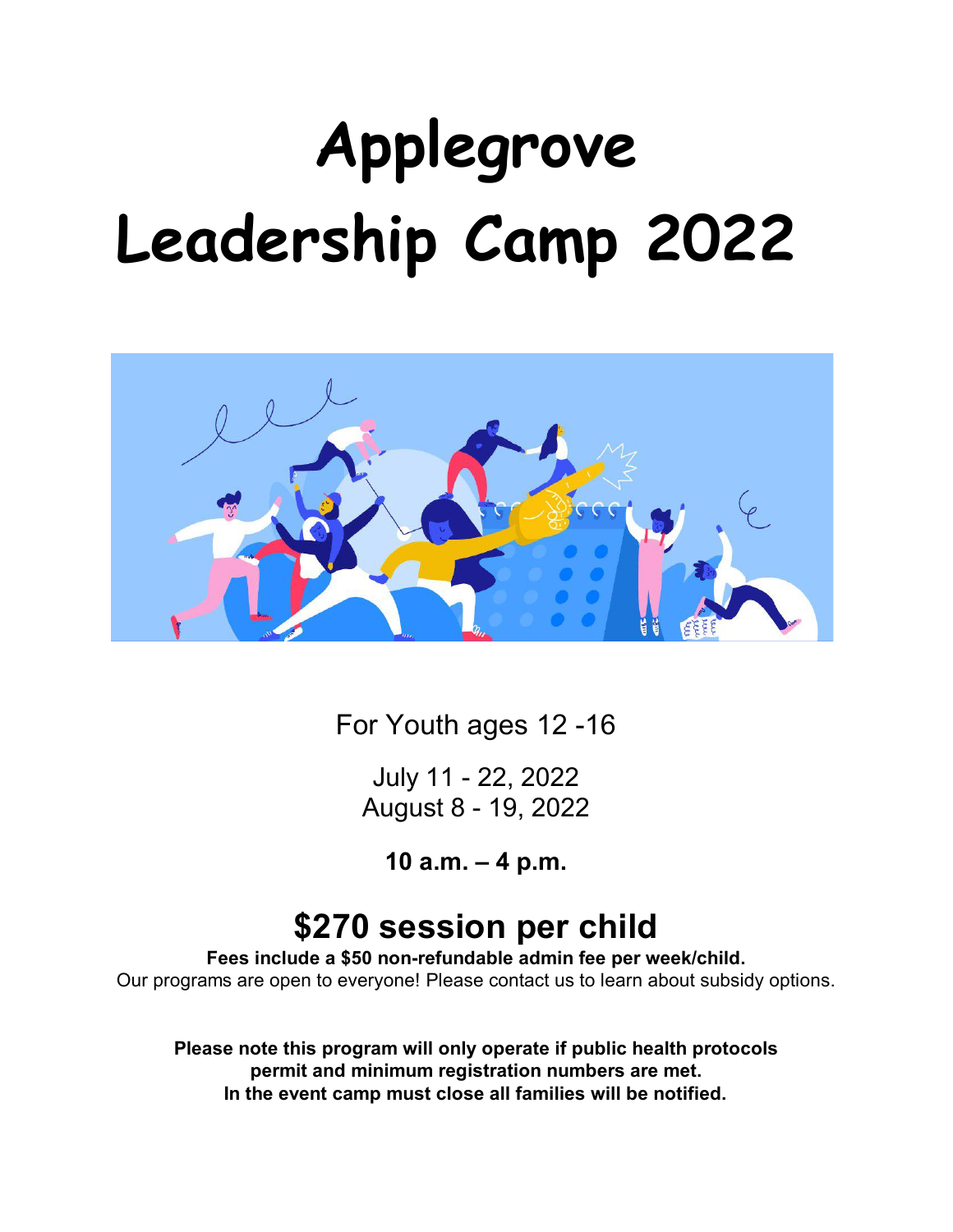# **Applegrove Summer Leadership Camp**

We are excited to announce that two sessions of leadership camp will be offered this summer. Everyone is looking forward to the return of some regular routines and we hope you can be a part of it. By popular demand, for both sessions, the leadership camp will be engaged in organizing an event for the community. In July, the group will focus on running a special event for the camp and in August, the youth will be organizing a community movie night.

# **Registration Information**

# *Fees:*

**Regular - \$270 per child/session for any registration** *(includes a \$50.00 non-refundable administrative fee/session/child)* 

# *FULL PAYMENT IS DUE AT REGISTRATION\*\**

 *Refunds, less the non-refundable \$50 admin fee/week/child, are only available with 10 calendar days advance notice.*

**Cheques should be made payable to "Applegrove Community Complex"**

## **Camp Information**

- **Lunches**: Please send a **NUT-FREE** lunch and a drink every day. Lunches **are not refrigerated** (mayonnaise and lunch meats can spoil quickly) and glass bottles and containers should be avoided.
- **Behaviour:** Serious behaviour such as kicking, punching, racial slurs and verbal/physical threats **are completely unacceptable at our camp**. Continued acting out may result in suspension for the rest of the summer.
- **Late Fees:** Pick up is no later than 4:00 p.m. **(Late fees will apply at a rate of \$1/per minute.)**

**For more information visit our website at www.applegrovecc.ca or call 416-461-8143.**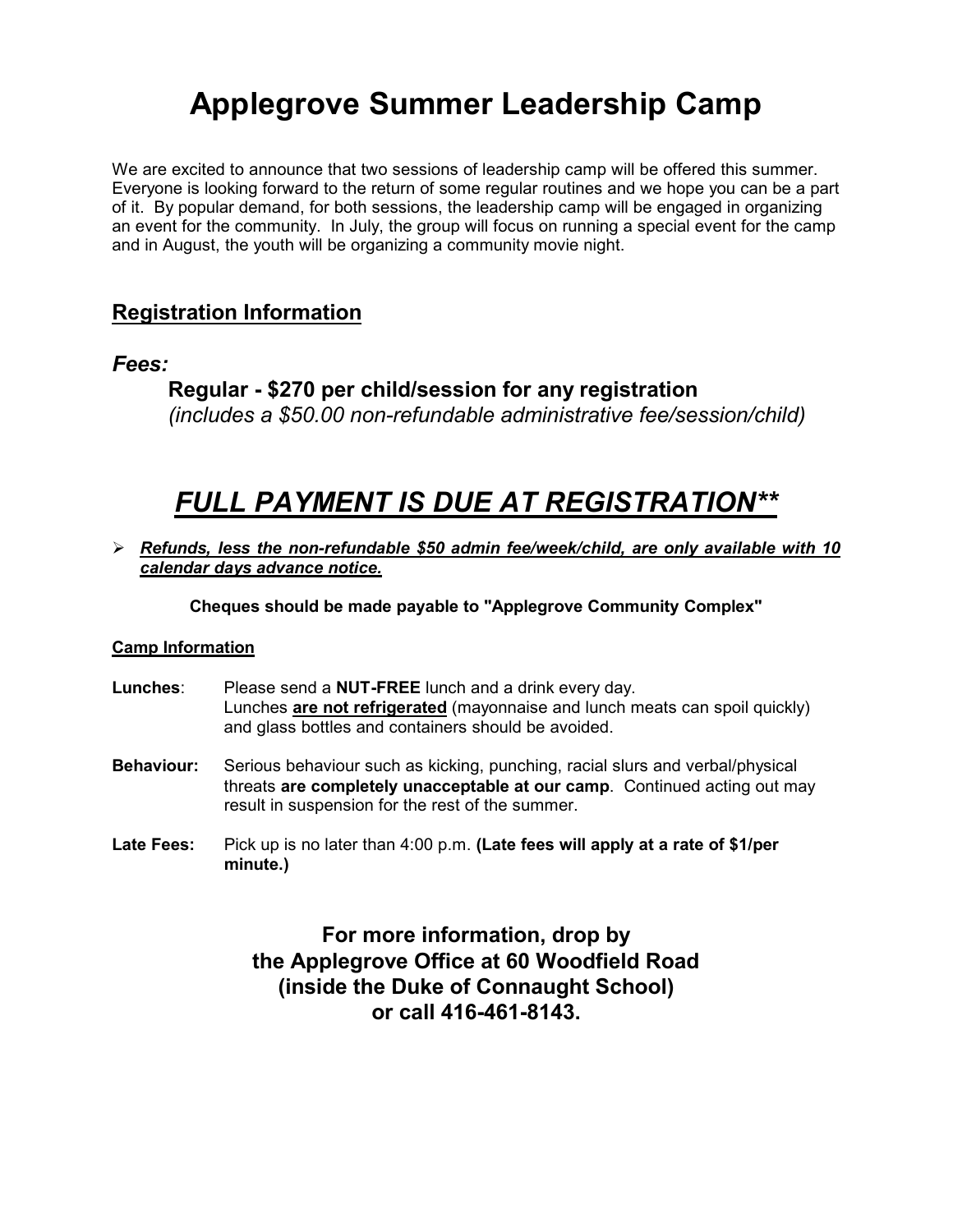$\Box$  $\Box$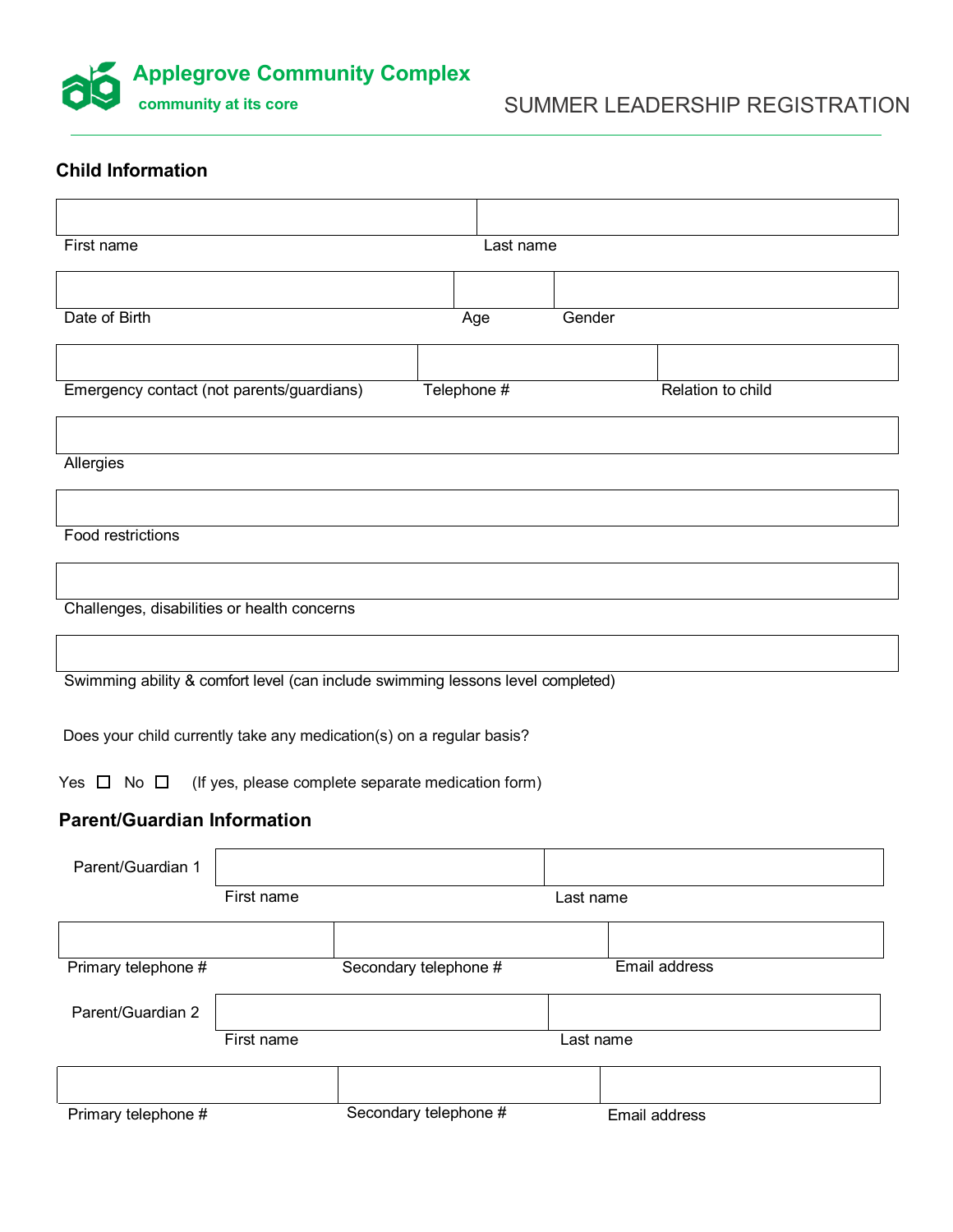## **Leadership Sessions**

Please check the sessions of leadership camp you would like to request

Session 1: July 11 - 22nd

 $\Box$  Session 2: August 8 - 19th

## **Home Safely**

We want your child to arrive home safely every day, please complete the following information. For your child's safety, we must be notified in writing of any changes.

**Please print names of everyone (including parents and siblings) who are allowed to pick up your child:**

#### **OR**

| My child is allowed to go home on their own. Yes $\square$ no $\square$ leaving the program by | $\sqrt{2}$ pm |
|------------------------------------------------------------------------------------------------|---------------|
|------------------------------------------------------------------------------------------------|---------------|

|  |  | Is there anyone who SHOULD NOT pick up my child? Yes $\Box$ no $\Box$ Please list the names & relation below: |
|--|--|---------------------------------------------------------------------------------------------------------------|
|--|--|---------------------------------------------------------------------------------------------------------------|

#### **IMPORTANT: Please read the following paragraph, sharing of information consent, and sign below:**

*I give permission for the above-named child to participate fully in both on and off-site activities and trips, unless otherwise* indicated in writing. I also give permission for emergency medical treatment to be carried out, should it be required, with the *understanding that Applegrove staff will attempt to contact me at the telephone numbers listed above. Applegrove will not accept responsibility for such services/treatment. Having taken all reasonable precautions, Applegrove shall not be held responsible for any accident or sickness of this child.* 

#### **Sharing of information consent**

I give permission for Applegrove staff to share information with the Duke of Connaught school staff and Administration for school related inquiries and for school staff to share information with Applegrove staff. **YES** NO

#### **Release of liability, waiver of claims, assumption of risks and agreement (please read carefully)**

I recognize that my participation in the program/activity for which I register may include a risk to my health or a risk of injury. I hereby willingly assume such health risk or risk of injury for myself or for the person(s) for whom I am in law responsible, and I assume full responsibility before, during and after my/their participation in the program/activity. In consideration of the acceptance of my application and the permission to participate in the program/activity, I, for myself, my heirs, executors, administrators, successors and assigns HEREBY RELEASE, WAIVE, AND FOREVER DISCHARGE the City of Toronto, all other organizations, associations and companies associated with any of the programs offered by the City of Toronto, and all their respective employees, agents, contractors, consultants, representatives, elected and appointed officials, successors and assigns (all of whom are called the "City Indemnitees") OF AND FROM ALL claims, demands, losses, damages, costs, actions and other proceedings whatsoever, whether in law, statute or equity, in respect of death, injury, loss or damage to me or my property, howsoever caused, except to the extent caused by or attributable to the negligent or intentional acts of the City Indemnitees, arising or to arise by reason of my participation in the program or any of its associated activities. **I ACCEPT** 

Signature Date

The Board of Management of Applegrove Community Complex collects personal information on this form under the legal authority of the City of Toronto Act, 2006, S.O. 2006, Chapter 11, Schedule A, sections 136 and 143, former City of Toronto Municipal Code Chapter 25, Community and Recreation Centres, and the Relationship Framework between the Association of Community Centre Boards of Management and the City adopted at the City Council meeting on September 25, 26 and 27, 2006 (see Clause 17, Report No. 7 of the Policy and Finance Committee). The information is used to process your application for program participation, to provide a safe and healthy program environment and to contact an emergency contact person in the event of an emergency; the registration of individuals in programs and, payment or reimbursement of fees; collection of outstanding fee amounts; aggregate statistical reporting, contacting clients regarding upcoming programs, and additional mailings, including newsletters/surveys and email notifications and receipt transactions. Questions about this collection can be directed to Applegrove Executive Director, 60 Woodfield Road, Toronto, Ontario M4L 2W6 416-461-8143.

\_\_\_\_\_\_\_\_\_\_\_\_\_\_\_\_\_\_\_\_\_\_\_\_\_\_\_ \_\_\_\_\_\_\_\_\_\_\_\_\_\_\_\_\_\_\_\_\_\_\_\_\_\_\_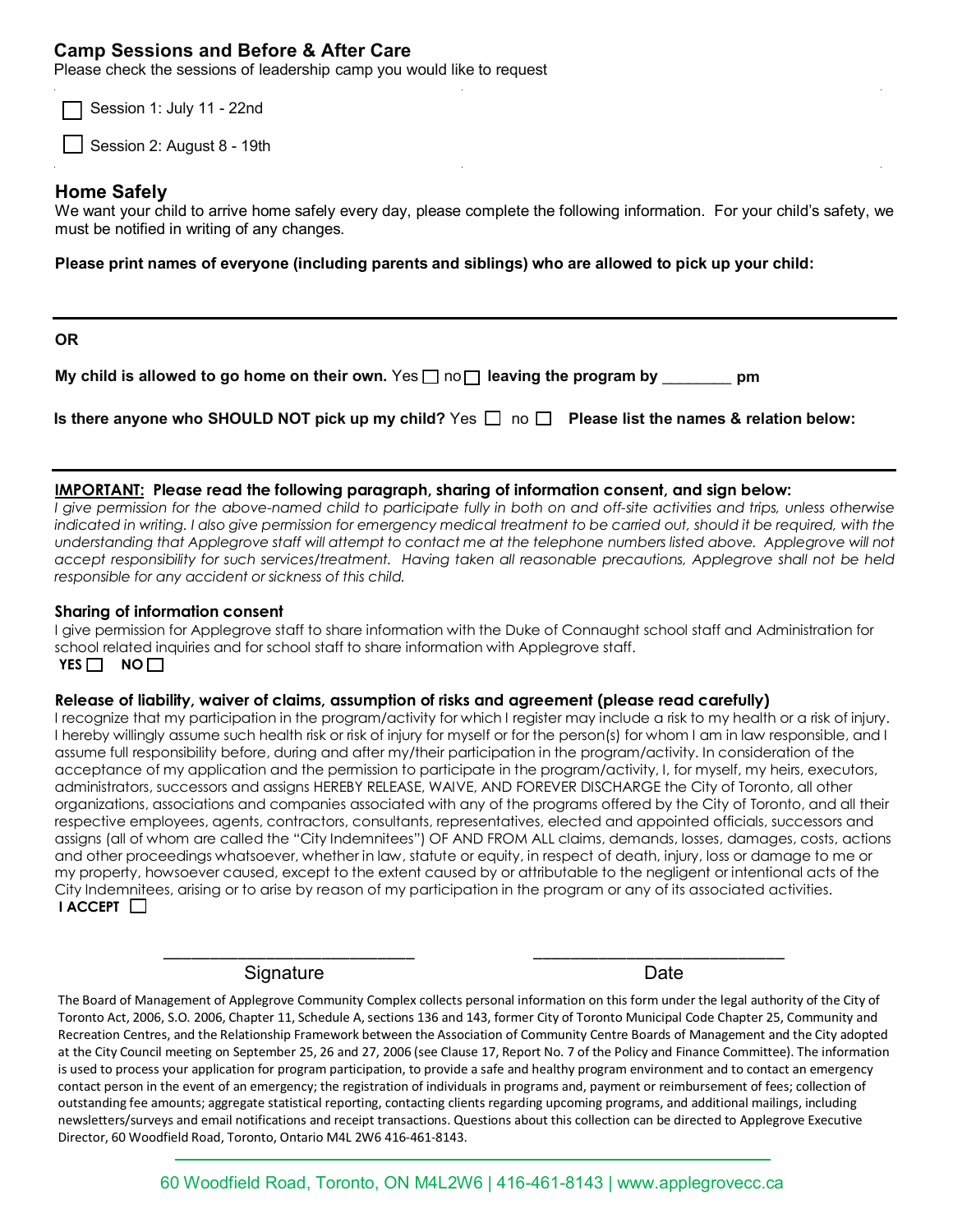



### **Program/event:** \_\_\_\_\_\_\_\_\_\_\_\_\_\_\_\_\_\_\_\_\_\_\_\_\_\_\_\_\_\_\_\_\_\_\_\_\_\_\_

## **Individual/parent/guardian/substitute decision maker information**

| First Name           |                    |          | Last Name   |                   |
|----------------------|--------------------|----------|-------------|-------------------|
|                      |                    |          |             |                   |
| <b>Street Number</b> | <b>Street Name</b> |          |             | Suite/Unit Number |
|                      |                    |          |             |                   |
| City/Town            |                    | Province | Postal Code | Telephone Number  |
|                      |                    |          |             |                   |

#### **Other persons for whom permission is being given**

| First Name | Last Name | First Name        | Last Name |  |
|------------|-----------|-------------------|-----------|--|
| First Name | Last Name | <b>First Name</b> | Last Name |  |
| First Name | Last Name | <b>First Name</b> | Last Name |  |

**I CONSENT** to give Applegrove Community Complex (Applegrove) permission to photograph, videotape, audiotape and/or interview either myself, or the person(s) on whose behalf I am giving permission named above ("the recordings"), and to publish the recordings in Applegrove publications/materials, including marketing and promotional materials, and the Applegrove official Web site, both now and in thefuture.

The recordings shall constitute the exclusive property of Applegrove and may be reproduced by Applegrove and anyone it has authorized, without compensation or payment to the individual(s) being recorded or any other person.

If I am providing the permission on behalf of someone other than myself, I warrant that I have the authority to do so.

Signature: \_\_\_\_\_\_\_\_\_\_\_\_\_\_\_\_\_\_\_\_\_\_\_\_\_\_\_\_\_\_\_ Date: \_\_\_\_\_\_\_\_\_\_\_\_\_\_\_\_\_\_\_\_\_\_

The personal information on this form is collected under the legal authority of the City of Toronto Act, 2006, SO 2006, Chapter 11, Schedule A, sections 8 and 136 (c). The information is used to obtain consent to reproduce and publish photograph/videotape/audiotape/film/interview in Applegrove CC publications/materials, including marketing and promotional materials, and the Applegrove CC official website. Questions about this collection may be directed to Susanne Burkhardt, Executive Director, Applegrove Community Complex, 60 Woodfield Rd., Toronto M4L 2W6, or phone 416- 461-8143.